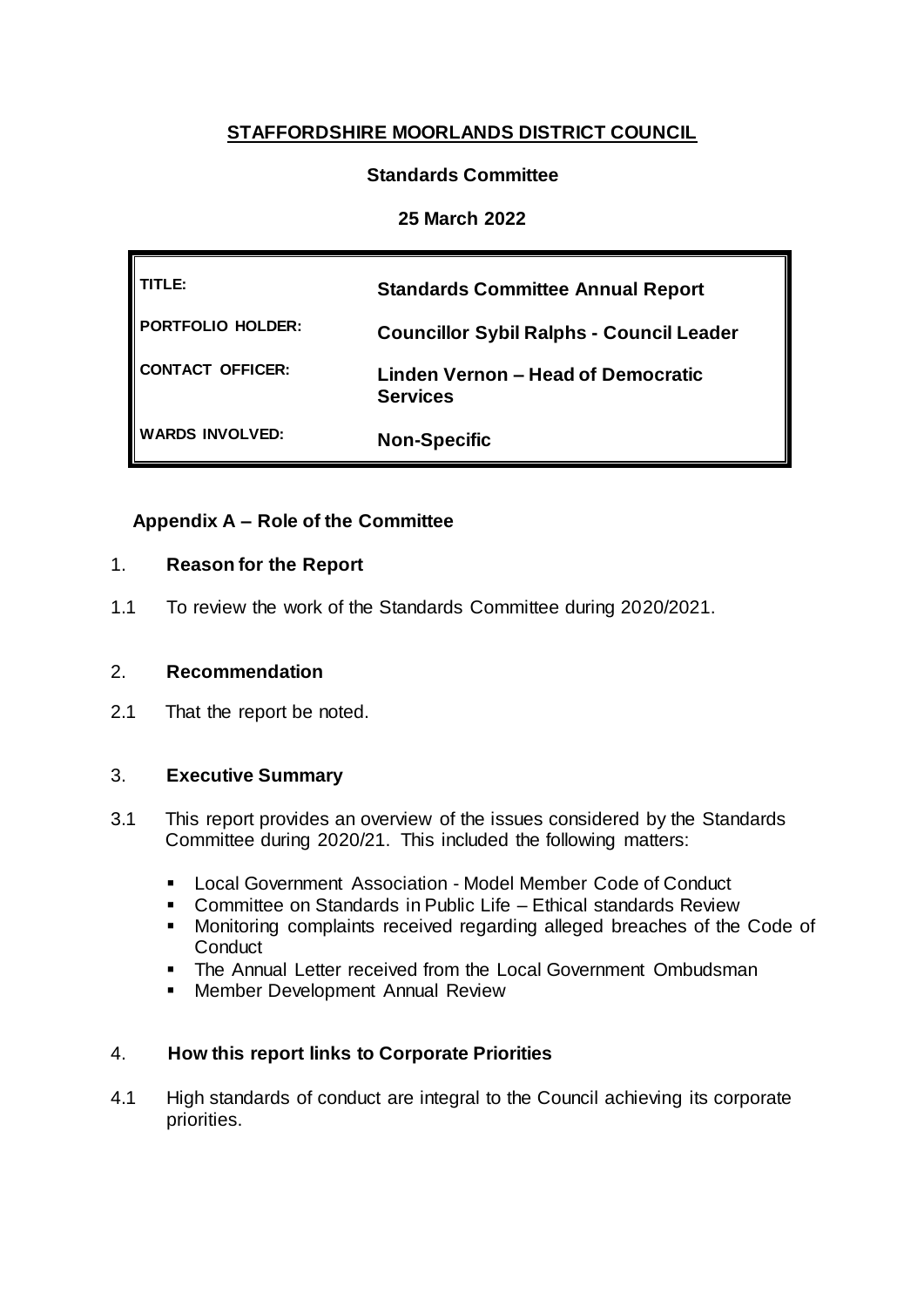## 5. **Alternative Options**

5.1 There are no options to consider.

#### Mark Trillo **Executive Director (Governance and Commissioning)**

| <b>Web Links and</b>        |  |  |  |  |  |
|-----------------------------|--|--|--|--|--|
| <b>Background Papers</b>    |  |  |  |  |  |
| Standards Committee Reports |  |  |  |  |  |

#### **Contact details**

Linden Vernon – Head of Democratic Services linden.vernon@staffsmoorlands.gov.uk

#### 6. **Detail**

- 6.1 Article 9 of the Council's Constitution defines the role of the Standards Committee and is shown in full in **Appendix A** to this report. In summary this includes:
	- To promote high standards of conduct by elected and co-opted members and staff
	- To advise the Council, monitor the operation and provide training/notes on local codes of conduct, protocols or other ethical guidance for Members and staff
	- **Granting dispensations to District Councillors**
	- To consider and where necessary take action regarding complaints for breaches of the Code of Conduct
	- To promote Member development and training on ethics and standards generally within the District Council
	- To monitor the Council's corporate complaints procedure including any references to the Local Government or Housing Ombudsman and to consider any implications for the Council's codes, protocols or ethical guidance
	- To advise the Council on the adoption or revision of the Constitution
- 6.2 The current membership of the committee is provided below. The Council's Independent Persons continue to be invited to attend and participate at Committee meetings.

| <b>Standards Committee Composition</b> |                                   |  |  |
|----------------------------------------|-----------------------------------|--|--|
| <b>District Councillors</b>            | Councillor Geoff Bond (Chair)     |  |  |
|                                        | Councillor Ben Emery (Vice-Chair) |  |  |
|                                        | <b>Councillor James Aberley</b>   |  |  |
|                                        | Councillor lan Herdman            |  |  |
|                                        | Councillor Kevin J Jackson        |  |  |
|                                        | Councillor Brian Johnson          |  |  |
|                                        | <b>Councillor Kate Martin</b>     |  |  |
|                                        | <b>Councillor Phil Taylor</b>     |  |  |
|                                        | <b>Councillor Peter Wilkinson</b> |  |  |
| Town/Parish representatives            | <b>Cllr David Fowler</b>          |  |  |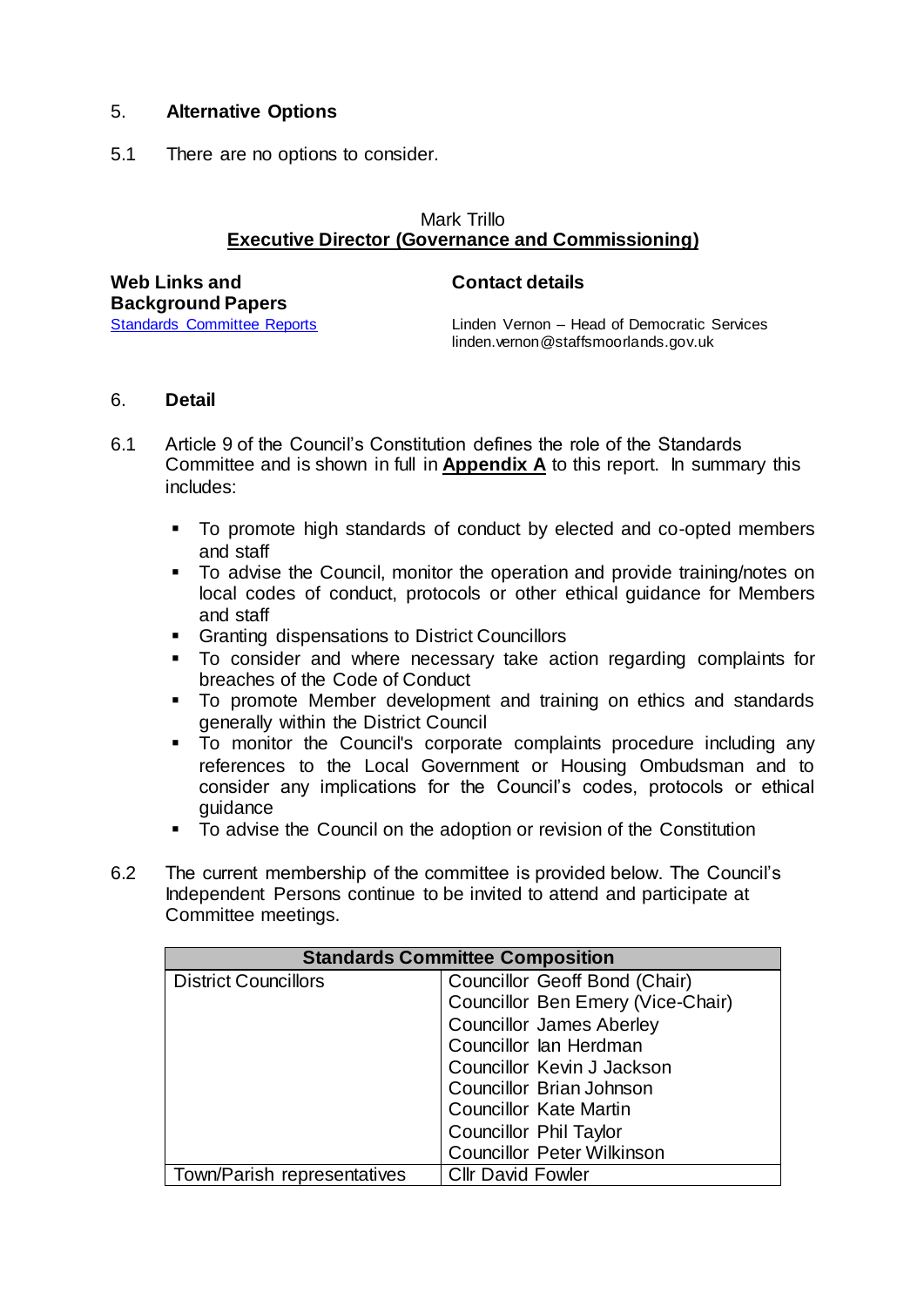| <b>Standards Committee Composition</b> |                     |  |  |
|----------------------------------------|---------------------|--|--|
| (non-voting)                           | Cllr Barbara Hughes |  |  |
| Independent Person                     | Mr Harry Mawdsley   |  |  |

## **Local Government Association (LGA) - Model Member Code of Conduct**

- 6.3 The Committee received two reports during the year which provided an update on the revised Local Government Association's Model Code of Conduct.
- 6.4 In 2018, the Committee for Standards in Public Life undertook a review of local government ethical standards. This found that there was inconsistency between codes of conduct in local authorities. It was therefore recommended that the LGA should produce a new national 'model code' which would take into account changes to the political environment, such as the increasing use of social media in public life, with the discretion for individual authorities to adapt the model code to fit local circumstances.
- 6.5 The LGA reviewed their previous Model Code and had conducted a consultation exercise. The final version of the Code will be offered as a template for councils to adopt in whole and/or with local amendments.
- 6.6 The updated Model Code was published in December 2020. The revised code included provisions for the use of social media by Members, it attempted to clarify when Members are determined to be acting in their official capacities and it re-enforced the provisions around preventing abusive, threatening and intimidating behaviour.
- 6.7 The Council's current code of conduct was approved in July 2019 after being revised in consideration of the best practice recommendations which had been set out in the ethical standards review. The Government has not yet responded to the formal recommendations within the review report. If the Government does choose to implement the formal recommendations it is likely that there will be legislative change and the code of conduct will require further amendment. A further report would be presented to Members of the Standards Committee at that stage.

## **Review into Ethical Standards by the Committee for Standards in Public Life**

- 6.8 The Committee on Standards in Public Life (CSPL) started a broad review of the infrastructure and institutions which deal with standards in public life. The Committee had identified a wide range of bodies involved in investigating, promoting, and maintaining standards, based on the Nolan principles. The Committee was consulting with stakeholders to determine the most appropriate way of promoting standards in public life through those institutions.
- 6.9 The review would look at best practice and identify any themes and gaps in the way the Seven Principles of Public Life are promoted and maintained. The Committee would also consider whether there were gaps or issues that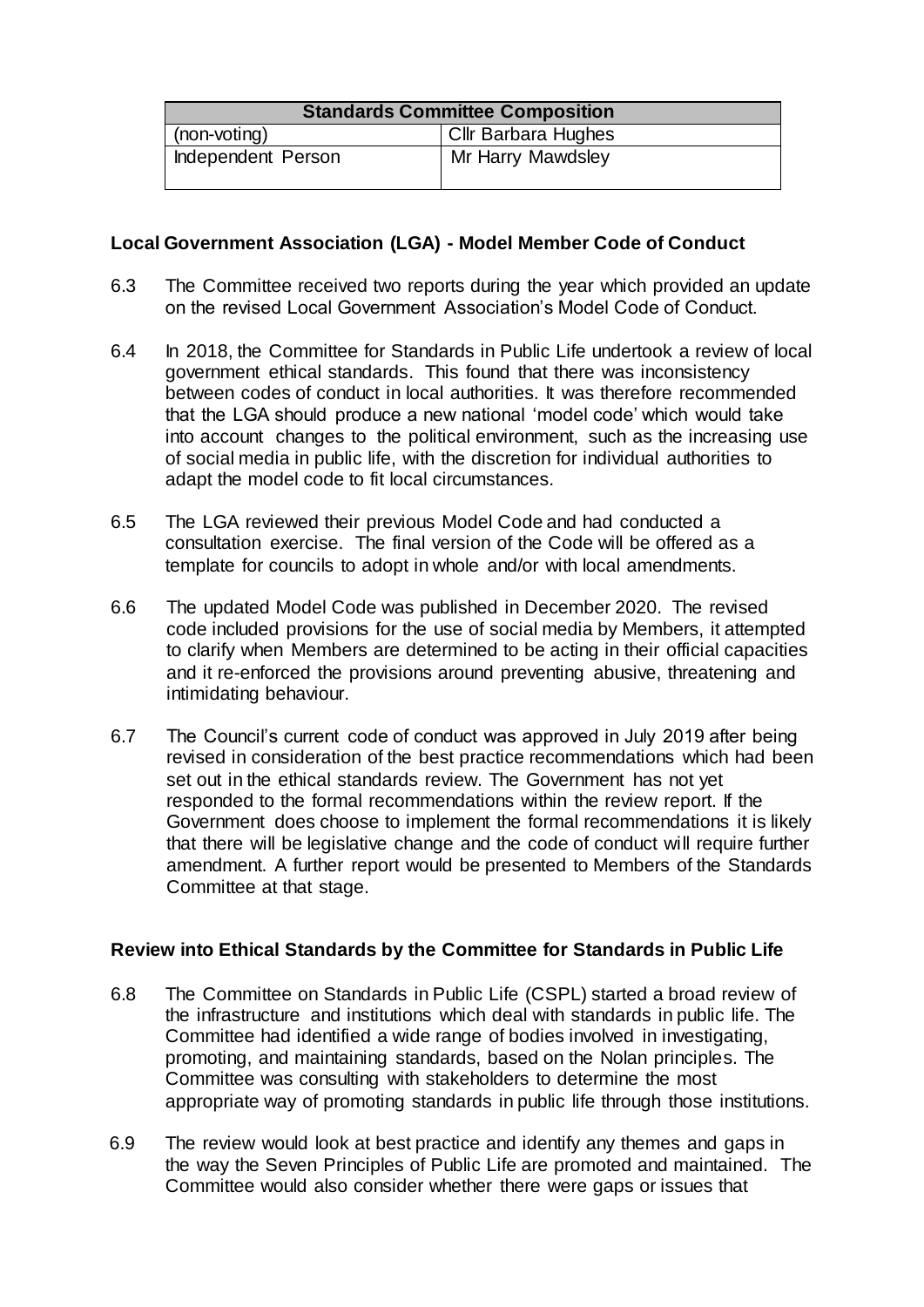required further work. The Committee wanted to check whether the Nolan principles were well understood, properly embedded and that they continued to reflect the standards expected by the public of those that serve them.

## **Monitoring complaints received regarding alleged breaches of the Code of Conduct**

- 6.10 The Committee continued to receive regular complaint monitoring reports regarding alleged breaches of the Code of Conduct. These reports updated members on the number and nature of complaints dealt with by the Monitoring Officer and explained:
	- If these related to district or town/parish councillors
	- **If any further action should be taken**
	- If further investigations were considered to be appropriate
- 6.11 This information is then used to identify trends and consider themes for which training seminars may be planned. The table below summarises the complaints received for the previous years and compares these with the Authority's Strategic Alliance partner, High Peak Borough Council (HPBC).

| Year    | <b>No. of Complaints</b> |                      |                      |                 |                 |       |
|---------|--------------------------|----------------------|----------------------|-----------------|-----------------|-------|
|         | <b>Staffordshire</b>     | <b>Staffordshire</b> | <b>Staffordshire</b> | High            | High            | High  |
|         | <b>Moorlands</b>         | <b>Moorlands</b>     | <b>Moorlands</b>     | Peak            | Peak            | Peak  |
|         | Parish Cllr              | <b>District Cllr</b> | Total                | Parish          | <b>Borough</b>  | Total |
|         |                          |                      |                      | Cl <sub>l</sub> | Cl <sub>l</sub> |       |
| 2013/14 | 3                        |                      | 4                    | 10              |                 | 11    |
| 2014/15 | 5                        |                      | 6                    | $\overline{2}$  |                 | 3     |
| 2015/16 | 3                        | 12                   | 15                   | 4               |                 | 4     |
| 2016/17 | 9                        | 16                   | 25                   | 4               | $\overline{2}$  | 6     |
| 2017/18 | 5                        | 8                    | 13                   |                 | 3               | 4     |
| 2018/19 | $\overline{2}$           | 9                    | 11                   | $\overline{2}$  |                 | 3     |
| 2019/20 | 6                        | 26                   | 32                   | 19              |                 | 20    |
| 2020/21 | 3                        | 5                    | 8                    | 19              |                 | 20    |

## **The Annual Letter received from the Local Government Ombudsman**

6.12 The Annual Letter of the Local Government Ombudsman was considered by the Committee at its meeting in November 2019. The table below provides a summary of the number of complaints dealt with by the Ombudsman set against the total number of complaints received by the Authority. For comparison purposes figures for previous years are also provided together with details for HPBC.